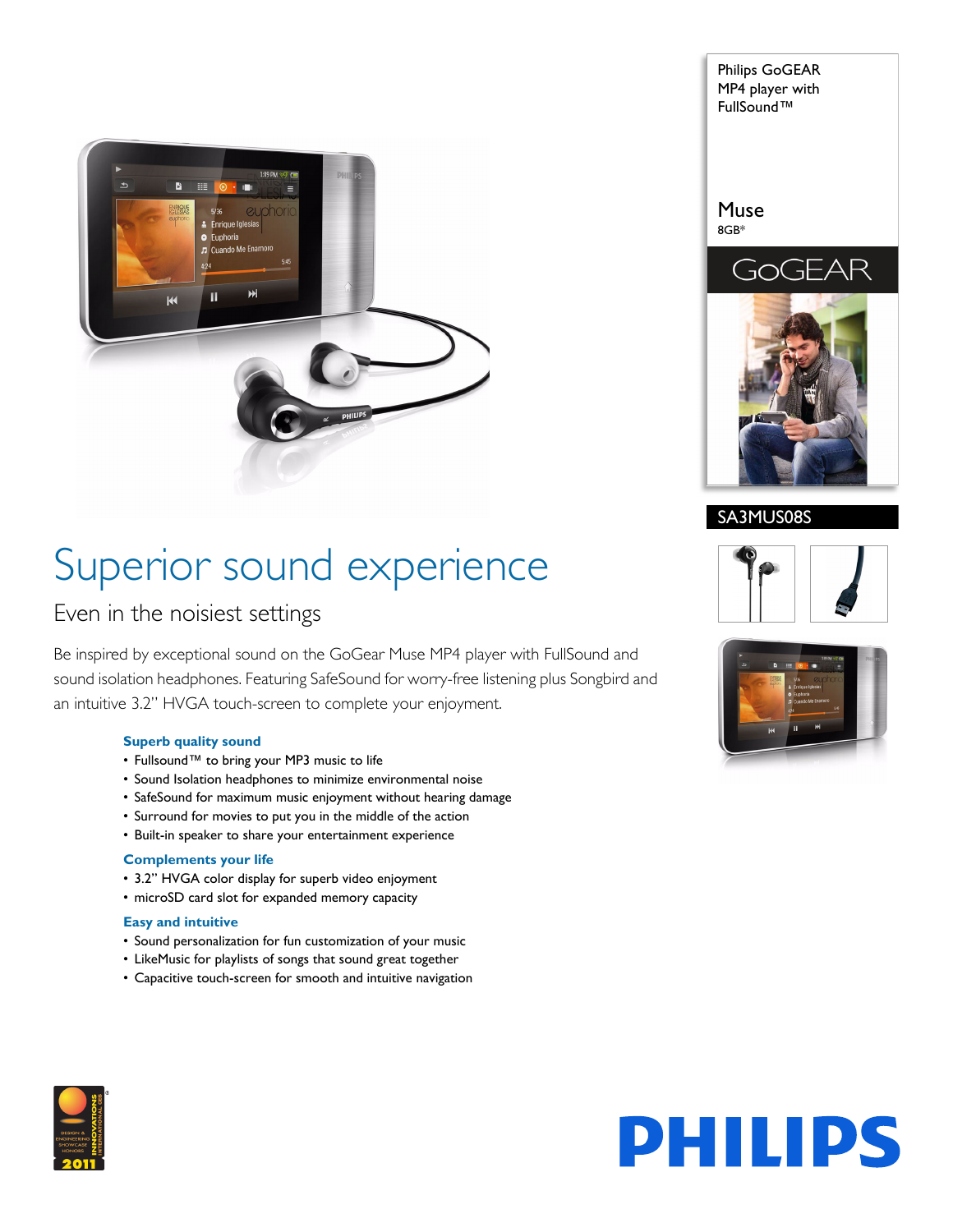#### MP4 player Muse 8GB\*

#### SA3MUS08S/37

### **Highlights**

#### **FullSound™**



Philips' innovative FullSound technology faithfully restores sonic details to compressed MP3 music, dramatically enriching and enhancing it, so you can experience CD music without any distortion. Based on an audio post-processing algorithm, FullSound combines Philips' renowned expertise in music reproduction with the power of the latest generation Digital Signal Processor (DSP). The result is fuller bass with more depth and impact, boosted voice and instrument clarity, and rich detail. Rediscover your compressed MP3 music in true-to-life sound that will touch your soul and move your feet.

#### **Sound isolation headphones**



With sound isolation headphones, you will hear greater music details at a lower volume than is possible with normal headphones. Based on thorough understanding of the human ear canal anatomy, the sound isolation headphone's angled acoustic design creates a perfect seal between the ambient sound source & the ear canal, thus eliminating unwanted background noise while delivering sound directly to your ears. Even at a moderate volume setting, you can still discern music details without noise distractions from the environment. Earphone

sleeves are available in three sizes to provide the best fit.

#### **SafeSound**



Now you can enjoy your music freely and fully without worrying about the risk of hearing damage. Created by Philips, SafeSound consistently analyzes the sound level on your Philips GoGear MP3 player and alerts you if the volume and exposure could have possible impact on your long-term hearing. You can take action by adjusting the volume to a lower level or allow SafeSound to automatically regulate the volume for you – no need to fiddle with any settings. In addition, SafeSound provides daily and weekly overviews of your sound exposure so you can take better charge of your hearing health.

#### **Surround for movies**



Surround for movies is an advanced audio technology that directly analyzes each sound source in a movie or video soundtrack to recreate a natural soundstage with sound elements that are individually and precisely localized. The processed sound elements are then directly delivered to each ear via in-ear headphones. Surround for movies generates a natural acoustical space based on the actual

content of the soundtrack. The result puts the listener right in the middle of the action for an immersive surround experience - just as the film's sound engineer had intended.

#### **microSD card slot**



Small is beautiful when it comes to mobile devices, but not memory capacities. With the GoGear player, you can have the best of both worlds just by plugging in a microSD card. The microSD card will show up as a second removable drive when the player is connected to your PC for easy file transfer. Just load your card with the desired content and slot it into your player. You can purchase up to 32GB memory card to expand your GoGear memory capacity, so you never have to worry about running out of entertainment choices.

#### **3.2" HVGA LCD display**

A sleek 3.2-inch wide screen display on your GoGear player offers high resolution for superb video quality and crisp, vivid images. Together with a full color menu, the large screen allows easy navigation of media files to complete the package for a sensational multimedia experience on the go.

#### **CES Innovation Award**



**AudibleReady** 

Innovations 2011 award Philips GoGear Muse promises a sensational experience on the go with true-to-life sound

performance and a remarkably intuitive user interface, all packed in a superb design featuring real materials.